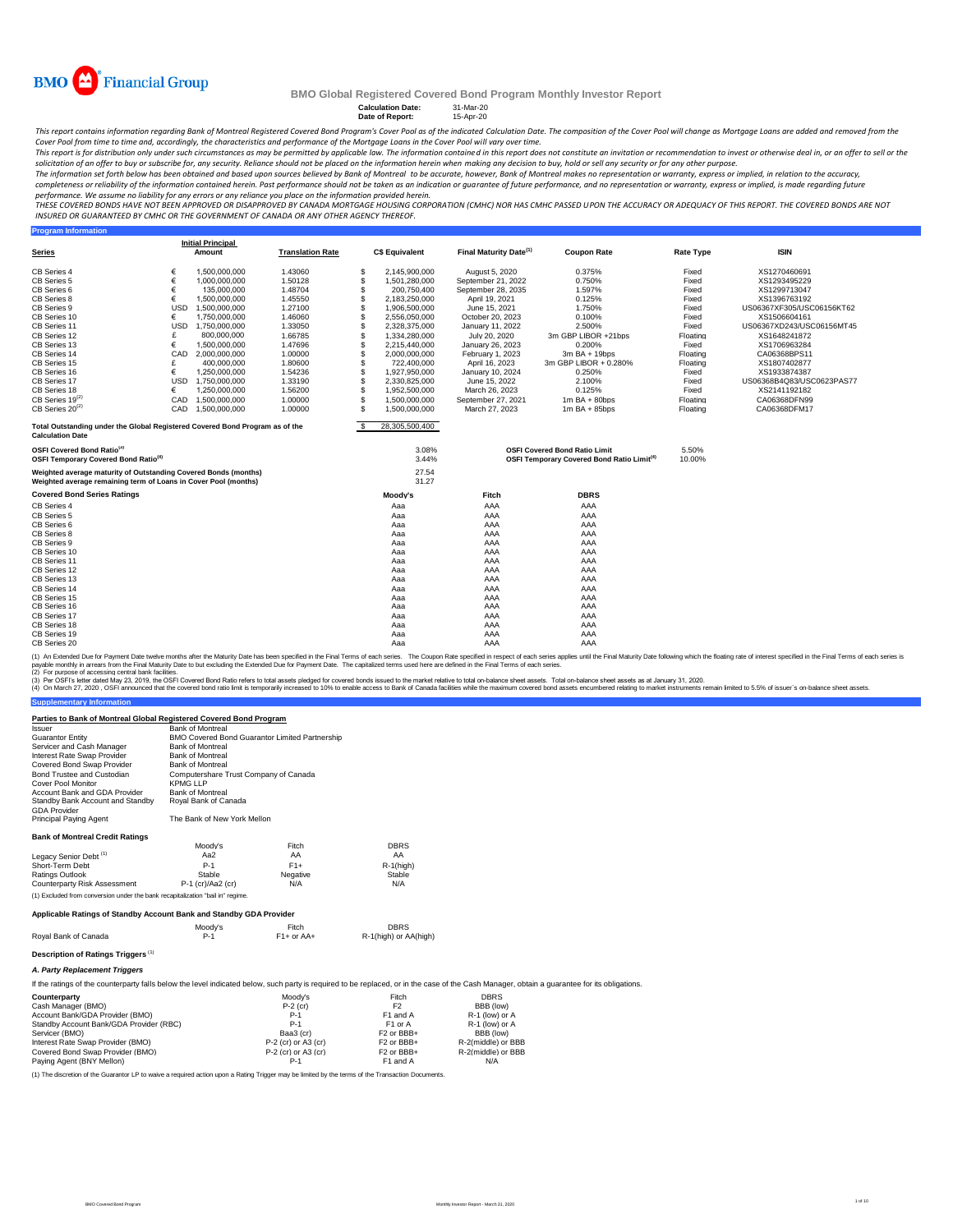

|                                                                                                                                                                                                                                                                                                                       |            | <b>Calculation Date:</b><br>Date of Report: | 31-Mar-20<br>15-Apr-20 |
|-----------------------------------------------------------------------------------------------------------------------------------------------------------------------------------------------------------------------------------------------------------------------------------------------------------------------|------------|---------------------------------------------|------------------------|
| <b>B. Summary of Specific Rating Trigger Actions</b>                                                                                                                                                                                                                                                                  |            |                                             |                        |
| I) The following actions are required if the Cash Manager (BMO) undergoes a downgrade below the stipulated rating:                                                                                                                                                                                                    |            |                                             |                        |
|                                                                                                                                                                                                                                                                                                                       | Moody's    | Fitch                                       | <b>DBRS</b>            |
| a) The Servicer will be required to direct amounts received directly<br>into the GDA Account (or Standby GDA Account if applicable)<br>within 2 Canadian business days and the Cash Manager shall<br>immediately remit any funds held at such time for or on behalf of<br>the Guarantor directly into the GDA Account | $P-1$      | F1 or A                                     | R-1(low) or BBB        |
| II) The following actions are required if the Servicer (BMO) undergoes a downgrade below the stipulated rating:                                                                                                                                                                                                       |            |                                             |                        |
|                                                                                                                                                                                                                                                                                                                       | Moodv's    | Fitch                                       | <b>DBRS</b>            |
| a) The Servicer will be required to direct amounts received to the<br>Cash Manager, or GDA as applicable                                                                                                                                                                                                              | $P-1$ (cr) | F1 or A                                     | BBB(low)               |
| III) The Swap Provider is required to transfer credit support or transfer all of its rights and obligations to a replacement third party, or to obtain a<br>quarantee of its rights and obligations from a third party, if the Swap Provider undergoes a downgrade below the stipulated rating:                       |            |                                             |                        |

|                                                                                                                  | $Modv's^{(3)}$      | Fitch                  | <b>DBRS</b>    |
|------------------------------------------------------------------------------------------------------------------|---------------------|------------------------|----------------|
| a) Interest Rate Swap Provider                                                                                   | P-1 (cr) or A2 (cr) | F <sub>1</sub> or A    | R-1 (low) or A |
| b) Covered Bond Swap Provider                                                                                    | P-1 (cr) or A2 (cr) | F <sub>1</sub> or A    | R-1 (low) or A |
| IV) The following actions are required if the Issuer (BMO) undergoes a downgrade below the stipulated rating:    |                     |                        |                |
|                                                                                                                  | Moodv's             | Fitch                  | <b>DBRS</b>    |
| a) Mandatory repayment of the Demand Loan                                                                        | N/A                 | F <sub>2</sub> or BBB+ | N/A            |
| b) Cashflows will be exchanged under the Covered Bond Swap<br>Agreement (to the extent not already taking place) | Baa1                | BBB+                   | BBB (high)     |
| c) Transfer of title to Loans to Guarantor <sup>(4)</sup>                                                        | A <sub>3</sub>      | BBB-                   | BBB (low)      |
| <b>Events of Defaults &amp; Test Compliance</b>                                                                  |                     |                        |                |
| Asset Coverage Test (C\$ Equivalent of Outstanding                                                               |                     | Pass                   |                |
| Covered Bond < Adjusted Aggregate Asset Amount)                                                                  |                     |                        |                |
| <b>Issuer Event of Default</b>                                                                                   |                     | <b>No</b>              |                |
| Guarantor LP Event of Default                                                                                    |                     | No                     |                |

(3) If no short term rating exists, then A1

(4) The transfer of registered title to the Loans to the Guarantor may be deferred if (A) satisfactory assurances are provided to the Guarantor and the Bond Trustee by The Office of the Superintendent of Financial Institut

| <b>Pre-Maturity Test</b>                  |                           |       |                                          |
|-------------------------------------------|---------------------------|-------|------------------------------------------|
| (Applicable to Hard Bullet Covered Bonds) |                           |       |                                          |
| <b>Pre-Maturity Required Ratings</b>      | $\underbrace{Mody}_{D-1}$ | Fitch | $DBRS^{\text{f}}$<br>A (high) or A (low) |

Following a breach of the Pre-Maturity test in respect of a Series of Hard Bullet Covered Bonds, and unless the Pre-Maturity Liquidity Ledger is otherwise funded from the other sources, the Partnership shall<br>offer to sell

(1) In the case of DBRS, if Final Maturity Date is within six months of the Pre-Maturity Test Date, then A(high), other

| (1) In the case of DDKO, if Final Maturity Date is within Six months of the Fre Maturity Test Date, then Amilyn), otherwise Amov). |            |         |                       |  |  |
|------------------------------------------------------------------------------------------------------------------------------------|------------|---------|-----------------------|--|--|
| <b>Reserve Fund</b>                                                                                                                |            |         |                       |  |  |
|                                                                                                                                    | Moody's    | Fitch   | <b>DBRS</b>           |  |  |
| <b>Reserve Fund Required Amount Ratings</b>                                                                                        | $P-1$ (cr) | F1 or A | R-1 (Low) and A (low) |  |  |
| Are the ratings of the Issuer below the Reserve Fund Required Amount Ratings?                                                      |            | No      |                       |  |  |

If the ratings of the Issuer fall below the Reserve Fund Required Amount Ratings, then the Guarantor shall credit or cause to be credited to the Reserve Fund funds up to an amount equal to the Reserve Fund Required Amount.

Reserve Fund Required Amount: Nil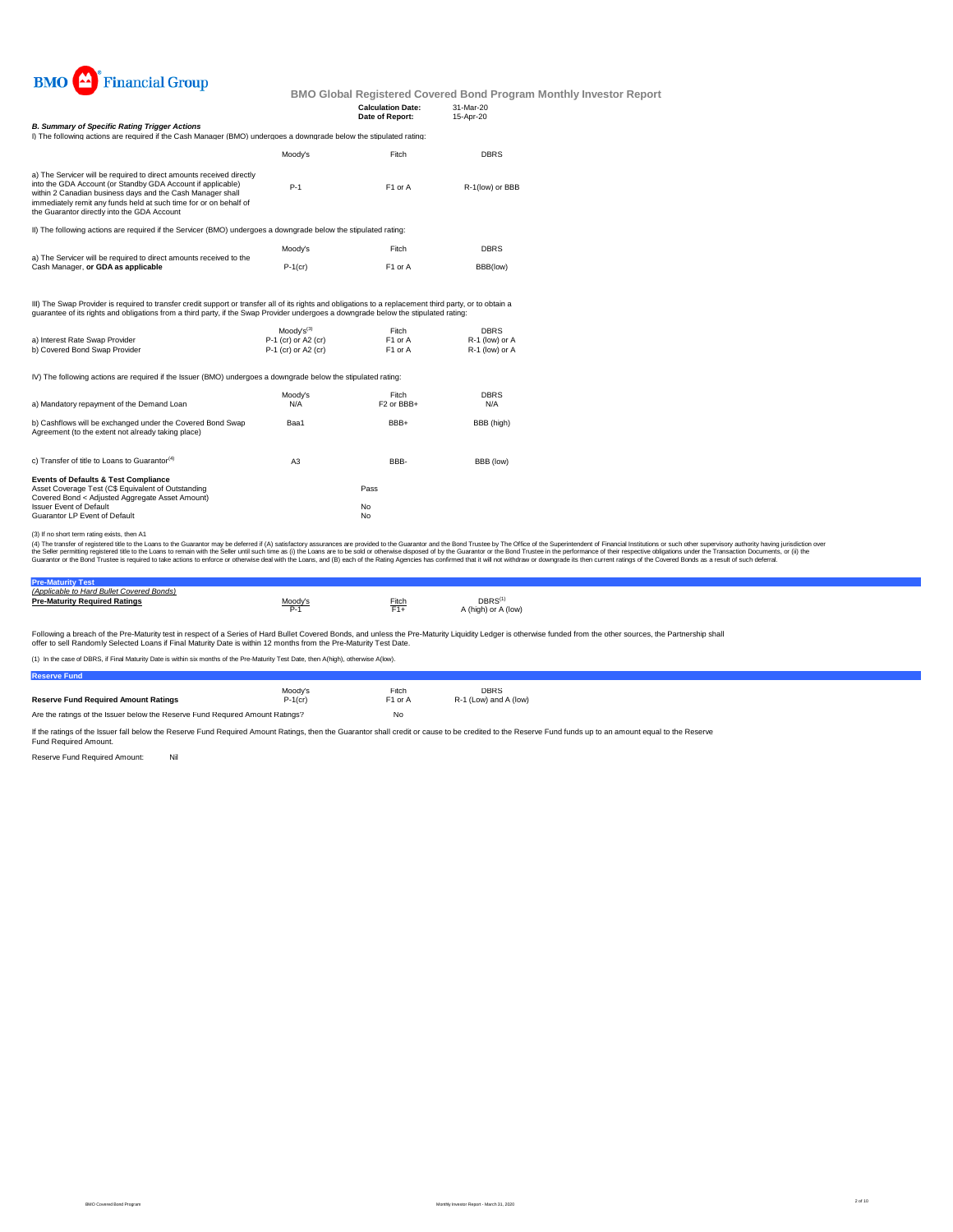

|                                                                                                                                                                                                                      |   | <b>Calculation Date:</b>                   | 31-Mar-20                                       |                 |                |                                  |  |  |  |
|----------------------------------------------------------------------------------------------------------------------------------------------------------------------------------------------------------------------|---|--------------------------------------------|-------------------------------------------------|-----------------|----------------|----------------------------------|--|--|--|
| <b>Asset Coverage Test</b>                                                                                                                                                                                           |   | Date of Report:                            | 15-Apr-20                                       |                 |                |                                  |  |  |  |
|                                                                                                                                                                                                                      |   |                                            |                                                 |                 |                |                                  |  |  |  |
| C\$ Equivalent of Outstanding Covered Bonds                                                                                                                                                                          |   | 28,305,500,400                             |                                                 |                 |                |                                  |  |  |  |
| $A^{(1)}$ = Lesser of (i) Sum of LTV adjusted outstanding principal balance and (ii) Sum of<br>Asset percentage adjusted outstanding principal balance<br>B = Principal receipts not applied                         | S | 34,805,936,517                             |                                                 | A (i)<br>A (ii) |                | 37,225,600,553<br>34.805.936.517 |  |  |  |
| C = Cash capital contributions<br>D = Substitution assets<br>E = (i) Reserve fund balance<br>(ii) Pre - Maturity liquidity ledger balance<br>F = Negative carry factor calculation<br>Total: $A + B + C + D + E - F$ |   | $\overline{\phantom{a}}$<br>34,805,936,517 | Asset Percentage<br>Maximum Asset<br>Percentage |                 | 93.5%<br>95.0% |                                  |  |  |  |
| Asset Coverage Test Pass/Fail                                                                                                                                                                                        |   | Pass                                       |                                                 |                 |                |                                  |  |  |  |
| <b>Regulatory OC Minimum</b>                                                                                                                                                                                         |   | 103%                                       |                                                 |                 |                |                                  |  |  |  |
| Level of Overcollateralization <sup>(2)</sup>                                                                                                                                                                        |   | 107%                                       |                                                 |                 |                |                                  |  |  |  |
|                                                                                                                                                                                                                      |   |                                            |                                                 |                 |                |                                  |  |  |  |

(1) Market Value as determined by adjusting, not less than quarterly, the Original Market Value utilizing the Indexation Methodology (see Appendix for details) for subsequent price developments.

(2) Per Section 4.3.8 of the CMHC Guide, (A) the lesser of (i) the tatal amount of cover prod collect and (ii) the amount of cover pool collateral required to collateralize the covered bonds coustanding and ensure the Asse

| <b>Valuation Calculation</b>                                                                                                                                                                                                 |                          |        |                |
|------------------------------------------------------------------------------------------------------------------------------------------------------------------------------------------------------------------------------|--------------------------|--------|----------------|
| <b>Trading Value of Covered Bonds</b>                                                                                                                                                                                        | 29.808.486.289           |        |                |
| A = Lesser of i) Present value of outstanding loan balance of Performing Eligible<br>Loans <sup>(1)</sup> and ii) 80% of Market Value <sup>(2)</sup> of properties securing Performing Eligible Loans.<br>net of adiustments | 37.422.526.029           | A (i)  | 37.422.526.029 |
| B = Principal receipts up to calculation date not otherwise applied<br>$C =$ Cash capital contributions                                                                                                                      | $\overline{\phantom{0}}$ | A (ii) | 65.350.229.888 |
| D = Trading Value of any Substitute Assets<br>$E =$ (i) Reserve Fund Balance, if applicable                                                                                                                                  | $\overline{\phantom{0}}$ |        |                |
| (ii) Pre - Maturity liquidity ledger balance<br>F = Trading Value of Swap Collateral                                                                                                                                         | $\overline{\phantom{0}}$ |        |                |
| Total: $A + B + C + D + E + F$                                                                                                                                                                                               | 37.422.526.029           |        |                |

(1) Present value of expected future cash flows of Loans using current market interest rates offered to BMO clients. The effective weighted average rate used for discounting is 3.02%.<br>(2) Market Value as determined by adju

| <b>Intercompany Loan Balance</b>       |                                  |                                                         |
|----------------------------------------|----------------------------------|---------------------------------------------------------|
| Guarantee Loan<br>Demand Loan<br>Total |                                  | 30,320,197,673<br>\$<br>6,950,917,276<br>37,271,114,949 |
| <b>Cover Pool Losses</b>               |                                  |                                                         |
| Period end                             | <b>Write Off Amounts</b>         | <b>Loss Percentage (Annualized)</b>                     |
| March 31, 2020                         | \$255,884                        | 0.01%                                                   |
| <b>Cover Pool Flow of Funds</b>        |                                  |                                                         |
|                                        | <b>Current Month</b>             | Previous Month                                          |
| <b>Cash Inflows</b>                    |                                  |                                                         |
| Principal receipts                     | 445,417,751                      | 413,642,342                                             |
| Proceeds for sale of Loans             | 15,864,352                       |                                                         |
| Revenue Receipts                       | 94,908,958                       | 82,597,769                                              |
| Swap Receipts                          | 9,751,657                        | 9,912,208                                               |
| Cash Capital Contribution              |                                  |                                                         |
| Advances of Intercompany Loans         | 5,263,987,000                    |                                                         |
| Guarantee Fee                          |                                  | $\overline{\phantom{0}}$                                |
| <b>Cash Outflows</b>                   |                                  |                                                         |
| Swap Payment                           |                                  |                                                         |
| Intercompany Loan interest             | (59, 425, 966)                   | (67,026,952)                                            |
| Intercompany Loan principal            | $(461, 215, 879)$ <sup>(1)</sup> | (413, 642, 342)                                         |
| Intercompany Loan repayment            |                                  |                                                         |
| Mortgage Top-up Settlement             | (5,263,986,310)                  |                                                         |
| Misc Partnership Expenses              | (17,500)                         | (10, 550)                                               |
| Profit Distribution to Partners        |                                  |                                                         |
| Net inflows/(outflows)                 | 45,284,062                       | 25,472,475                                              |

(1) Includes cash settlement of \$461,215,879 to occur on April 17, 2020.

| <b>Cover Pool - Summary Statistics</b>       |    |                         |                |                        |
|----------------------------------------------|----|-------------------------|----------------|------------------------|
| Asset Type                                   |    | Mortgages               |                |                        |
| Previous Month Ending Balance                | s  | 32.481.308.603          |                |                        |
| Aggregate Outstanding Balance                | S  | 37.283.314.567          |                |                        |
| Number of Loans                              |    | 132.111                 |                |                        |
| Average Loan Size                            | \$ | 282.212                 |                |                        |
| Number of Primary Borrowers                  |    | 130.543                 |                |                        |
| Number of Properties                         |    | 132.111                 |                |                        |
|                                              |    | Original <sup>(1)</sup> |                | Indexed <sup>(2)</sup> |
| Weighted Average Current Loan to Value (LTV) |    | 61.50%                  |                | 54.36%                 |
| Weighted Average Authorized LTV              |    | 69.21%                  |                | 60.48%                 |
| Weighted Average Original LTV                |    | 69.21%                  |                |                        |
| Weighted Average Seasoning                   |    |                         | 22.66 (Months) |                        |
| Weighted Average Coupon                      |    | 2.71%                   |                |                        |
| Weighted Average Original Term               |    |                         | 53.93 (Months) |                        |
| Weighted Average Remaining Term              |    |                         | 31.27 (Months) |                        |
| <b>Substitution Assets</b>                   |    | Nil                     |                |                        |
|                                              |    |                         |                |                        |

<sup>(1)</sup> Value as most recently determined or assessed in accordance with the underwriting policies (whether upon origination or renewal of the Eligible Loan or subsequently thereto).<br><sup>(2)</sup> Value as determined by adjusting, n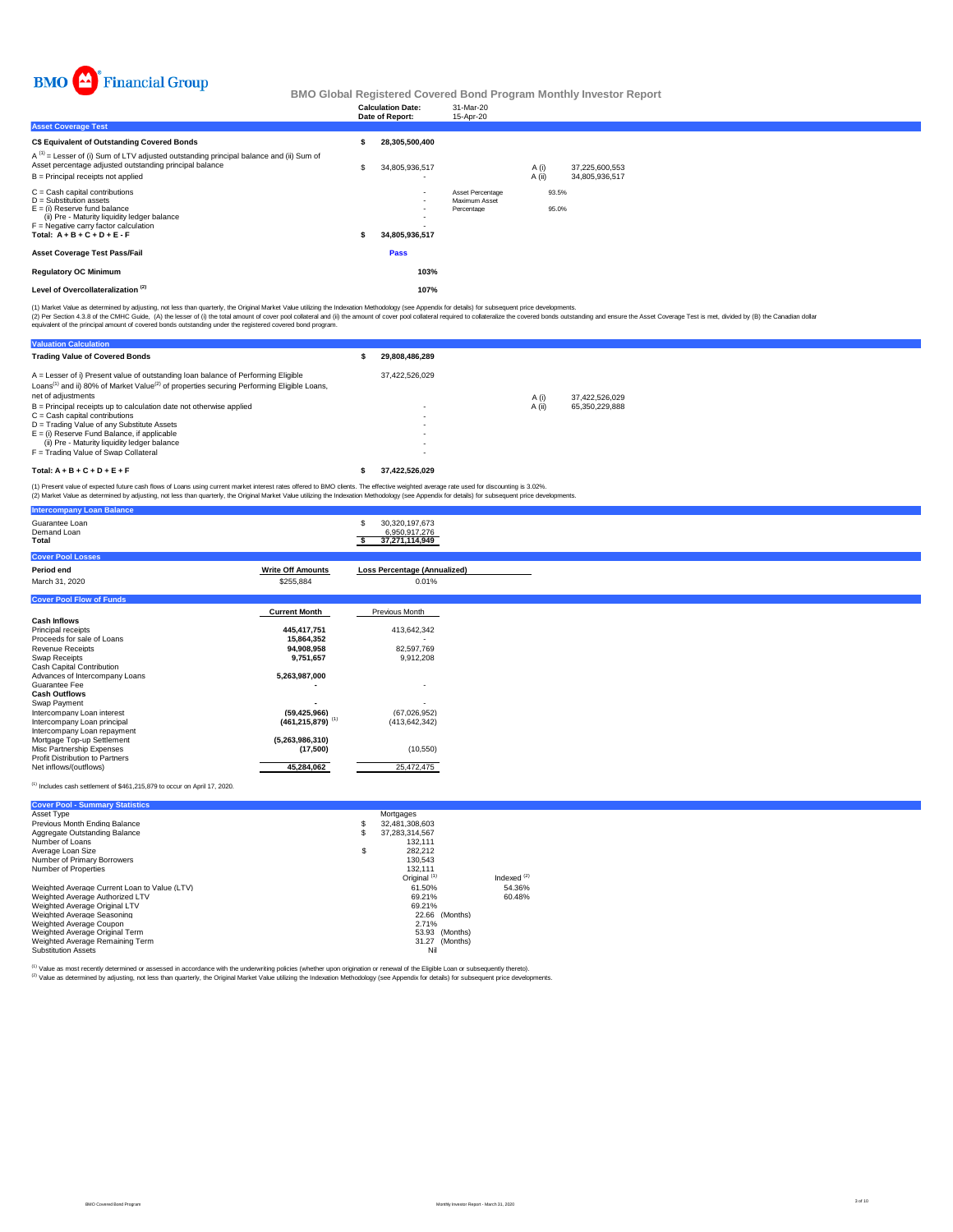

|                                                                                                                                                                                                                                                       | <b>Calculation Date:</b><br>Date of Report:                                                                                          | 31-Mar-20<br>15-Apr-20                                                                                                   |                                                                                                                                                                                                                                                                                                                     |                                                                                                                          |  |
|-------------------------------------------------------------------------------------------------------------------------------------------------------------------------------------------------------------------------------------------------------|--------------------------------------------------------------------------------------------------------------------------------------|--------------------------------------------------------------------------------------------------------------------------|---------------------------------------------------------------------------------------------------------------------------------------------------------------------------------------------------------------------------------------------------------------------------------------------------------------------|--------------------------------------------------------------------------------------------------------------------------|--|
| <b>Cover Pool - Delinquency Distribution</b>                                                                                                                                                                                                          |                                                                                                                                      |                                                                                                                          |                                                                                                                                                                                                                                                                                                                     |                                                                                                                          |  |
| <b>Aging Summary</b><br>Current and less than 30 days past due<br>30 - 59 days past due<br>60 - 89 days past due<br>90 or more days past due<br><b>Grand Total</b>                                                                                    | <b>Number of Loans</b><br>131,385<br>432<br>15<br>279<br>132,111                                                                     | Percentage<br>99.45<br>0.33<br>0.01<br>0.21<br>100.00                                                                    | <b>Principal Balance</b><br>37,099,527,097<br>\$<br>\$<br>125,119,306<br>3,392,475<br>Ŝ.<br>55,275,688<br>s<br>37,283,314,567                                                                                                                                                                                       | Percentage<br>99.51<br>0.34<br>0.01<br>0.15<br>100.00                                                                    |  |
| <b>Cover Pool - Provincial Distribution</b>                                                                                                                                                                                                           |                                                                                                                                      |                                                                                                                          |                                                                                                                                                                                                                                                                                                                     |                                                                                                                          |  |
| Province<br>Alberta<br><b>British Columbia</b><br>Manitoba<br>New Brunswick<br>Newfoundland<br>Northwest Territories & Nunavut<br>Nova Scotia<br>Ontario<br>Prince Edward Island<br>Quebec<br>Saskatchewan<br>Yukon Territories<br><b>Grand Total</b> | Number of Loans<br>15,039<br>20,203<br>1,837<br>2,026<br>3,432<br>107<br>3,798<br>62,065<br>655<br>20,526<br>2,315<br>108<br>132,111 | Percentage<br>11.38<br>15.29<br>1.39<br>1.53<br>2.60<br>0.08<br>2.87<br>46.98<br>0.50<br>15.54<br>1.75<br>0.08<br>100.00 | <b>Principal Balance</b><br>3,800,841,952<br>\$<br>7,457,354,246<br>\$<br>\$<br>336,403,535<br>258,138,867<br>\$<br>\$<br>546,885,130<br>\$<br>22,796,087<br>\$<br>651,928,593<br>\$<br>19,535,186,871<br>\$<br>101,108,691<br>\$<br>4,099,241,991<br>\$<br>450,463,707<br>22,964,899<br>-\$<br>37,283,314,567<br>s | Percentage<br>10.19<br>20.00<br>0.90<br>0.69<br>1.47<br>0.06<br>1.75<br>52.40<br>0.27<br>10.99<br>1.21<br>0.06<br>100.00 |  |
| <b>Cover Pool - Credit Score Distribution</b>                                                                                                                                                                                                         |                                                                                                                                      |                                                                                                                          |                                                                                                                                                                                                                                                                                                                     |                                                                                                                          |  |
| <b>Credit Score</b><br>Score Unavailable<br>Less than 600<br>$600 - 650$<br>$651 - 700$<br>$701 - 750$<br>$751 - 800$<br>801 and Above<br><b>Grand Total</b>                                                                                          | Number of Loans<br>1,036<br>2,003<br>3,574<br>10,127<br>17,336<br>23,438<br>74,597<br>132,111                                        | Percentage<br>0.78<br>1.52<br>2.71<br>7.67<br>13.12<br>17.74<br>56.47<br>100.00                                          | <b>Principal Balance</b><br>206,039,127<br>s<br>s<br>456,361,391<br>\$<br>952,451,900<br>\$<br>2,944,885,364<br>\$<br>5,079,591,882<br>\$<br>7,137,069,062<br>\$<br>20,506,915,841<br>ऽ<br>37,283,314,567                                                                                                           | Percentage<br>0.55<br>1.22<br>2.55<br>7.90<br>13.62<br>19.14<br>55.00<br>100.00                                          |  |
| <b>Cover Pool - Rate Type Distribution</b>                                                                                                                                                                                                            |                                                                                                                                      |                                                                                                                          |                                                                                                                                                                                                                                                                                                                     |                                                                                                                          |  |
| <b>Rate Type</b><br>Fixed<br>Variable<br><b>Grand Total</b>                                                                                                                                                                                           | Number of Loans<br>110,131<br>21,980<br>132,111                                                                                      | Percentage<br>83.36<br>16.64<br>100.00                                                                                   | <b>Principal Balance</b><br>30,131,476,169<br>s<br>7.151.838.399<br>-S<br>\$<br>37,283,314,567                                                                                                                                                                                                                      | Percentage<br>80.82<br>19.18<br>100.00                                                                                   |  |
| <b>Cover Pool - Mortgage Asset Type Distribution</b><br><b>Mortgage Asset Type</b><br><b>Conventional Amortizing Mortgages</b><br><b>Grand Total</b>                                                                                                  | Number of Loans<br>132,111<br>132,111                                                                                                | Percentage<br>100.00<br>100.00                                                                                           | <b>Principal Balance</b><br>37,283,314,567<br>37,283,314,567<br>s                                                                                                                                                                                                                                                   | Percentage<br>100.00<br>100.00                                                                                           |  |
| <b>Cover Pool - Occupancy Type Distribution</b><br>Occupancy Type<br>Owner Occupied<br>Non-Owner Occupied<br><b>Grand Total</b>                                                                                                                       | Number of Loans<br>102,850<br>29,261<br>132,111                                                                                      | Percentage<br>77.85<br>22.15<br>100.00                                                                                   | <b>Principal Balance</b><br>\$<br>30,277,716,156<br>7,005,598,411<br>37,283,314,567<br>s                                                                                                                                                                                                                            | Percentage<br>81.21<br>18.79<br>100.00                                                                                   |  |
| <b>Cover Pool - Mortgage Rate Distribution</b>                                                                                                                                                                                                        |                                                                                                                                      |                                                                                                                          |                                                                                                                                                                                                                                                                                                                     |                                                                                                                          |  |
| Mortgage Rate (%)<br>Less than 1.00<br>$1.00 - 3.99$<br>$4.00 - 4.49$<br>$4.50 - 4.99$<br>$5.00 - 5.49$<br>$5.50 - 5.99$<br>$6.00 - 6.49$<br>$6.50 - 6.99$<br>$7.00 - 7.49$<br>$7.50 - 7.99$<br>8.00 and Above<br><b>Grand Total</b>                  | <b>Number of Loans</b><br>5<br>131,214<br>284<br>123<br>136<br>$\overline{1}$<br>$\overline{2}$<br>346<br>132,111                    | Percentage<br>0.00<br>99.32<br>0.21<br>0.09<br>0.10<br>0.00<br>0.00<br>0.26<br>100.00                                    | <b>Principal Balance</b><br>\$<br>851,650<br>\$<br>37,120,579,117<br>\$<br>53,438,817<br>\$<br>22,871,833<br>\$<br>27,006,265<br>S<br>221,245<br>S<br>S<br>236,185<br>\$<br>58,109,455<br>\$<br>37,283,314,567<br>s                                                                                                 | Percentage<br>0.00<br>99.56<br>0.14<br>0.06<br>0.07<br>0.00<br>0.00<br>0.16<br>$\sim$<br>100.00                          |  |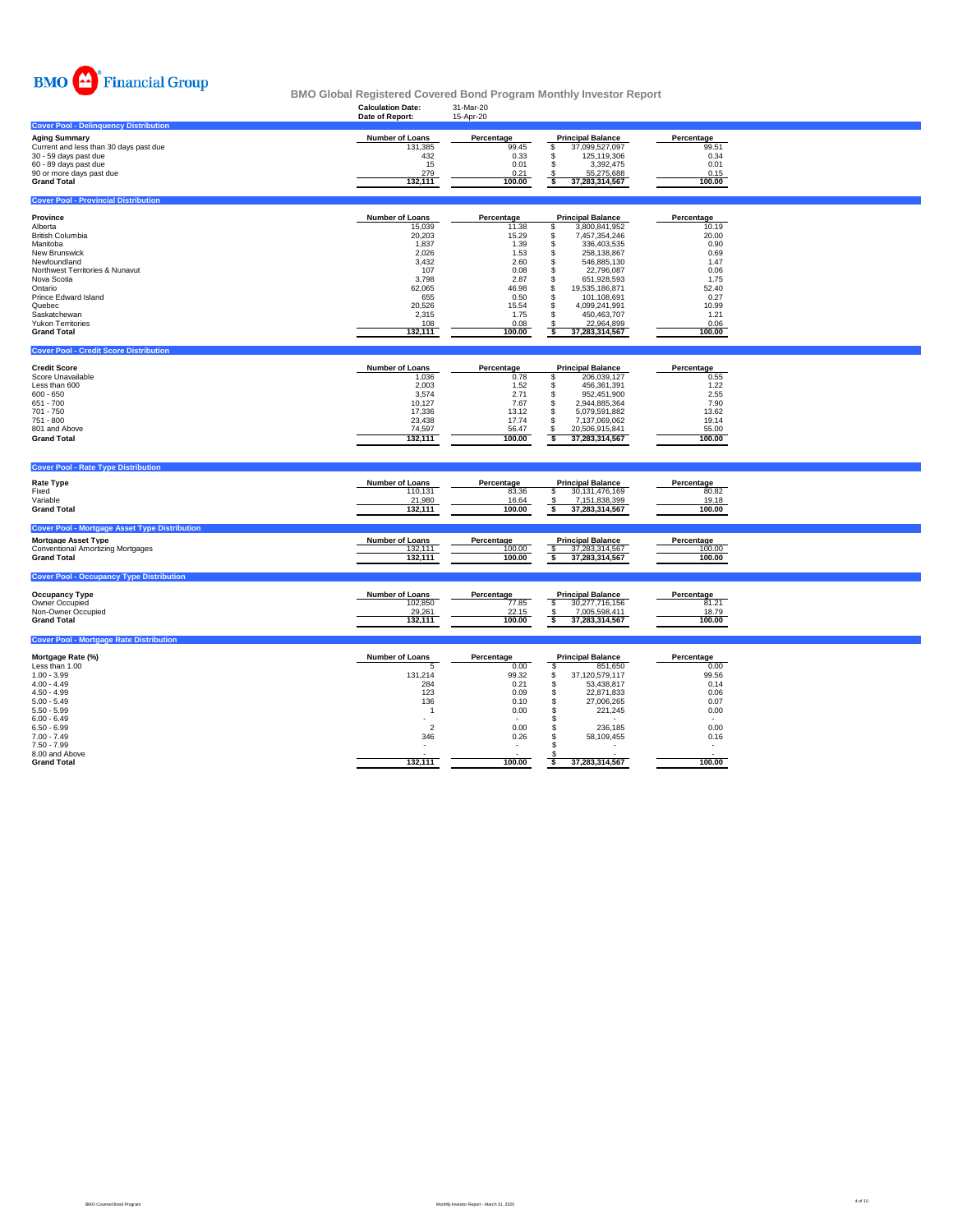

### **Calculation Date:** 31-Mar-20 **BMO Global Registered Covered Bond Program Monthly Investor Report**

|                                           | Date of Report:        | 15-Apr-20  |                          |            |
|-------------------------------------------|------------------------|------------|--------------------------|------------|
| Cover Pool - Indexed LTV Distribution (1) |                        |            |                          |            |
| Indexed LTV (%)                           | <b>Number of Loans</b> | Percentage | <b>Principal Balance</b> | Percentage |
| 20.00 and Below                           | 13.410                 | 10.15      | 1.149.346.592            | 3.08       |
| $20.01 - 25.00$                           | 5.033                  | 3.81       | 873.518.161              | 2.34       |
| 25.01 - 30.00                             | 6.262                  | 4.74       | 1.342.020.132            | 3.60       |
| $30.01 - 35.00$                           | 8.353                  | 6.32       | 2.181.177.345            | 5.85       |
| $35.01 - 40.00$                           | 9.996                  | 7.57       | 2.637.171.394            | 7.07       |
| $40.01 - 45.00$                           | 11.266                 | 8.53       | 3.060.650.939            | 8.21       |
| $45.01 - 50.00$                           | 10.935                 | 8.28       | 3.158.913.368            | 8.47       |
| $50.01 - 55.00$                           | 10,871                 | 8.23       | 3.286.907.495            | 8.82       |
| 55.01 - 60.00                             | 10,881                 | 8.24       | 3,415,868,348            | 9.16       |
| $60.01 - 65.00$                           | 12,092                 | 9.15       | 4.010.116.637            | 10.76      |
| 65.01 - 70.00                             | 10.424                 | 7.89       | 3.607.387.304            | 9.68       |
| 70.01 - 75.00                             | 13,377                 | 10.13      | 4,950,952,800            | 13.28      |
| 75.01 - 80.00                             | 9,204                  | 6.97       | 3.606.845.727            | 9.67       |
| 80.01 and Above                           |                        | 0.01       | 2.438.326                | 0.01       |
| <b>Grand Total</b>                        | 132.111                | 100.00     | 37.283.314.567           | 100.00     |

(1) Value as determined by adjusting, not less than quarterly, the Original Market Value utilizing the Indexation Methodology (see Appendix for details) for subsequent price developments.

| <b>Principal Balance</b><br><b>Months to Maturity</b><br><b>Number of Loans</b><br>Percentage | Percentage |
|-----------------------------------------------------------------------------------------------|------------|
| Less than 12.00<br>21.708<br>5.180.553.617<br>16.43                                           | 13.90      |
| 12.00 - 23.99<br>27.358<br>20.71<br>6.718.429.617                                             | 18.02      |
| 34.468<br>26.09<br>24.00 - 35.99<br>9,803,108,309                                             | 26.29      |
| 36.00 - 47.99<br>29.645<br>22.44<br>9.464.079.745                                             | 25.38      |
| 48.00 - 59.99<br>17.736<br>13.43<br>5.827.909.883                                             | 15.63      |
| 0.76<br>$60.00 - 71.99$<br>1,000<br>248.019.804                                               | 0.67       |
| 0.04<br>72.00 - 83.99<br>52<br>7.651.581                                                      | 0.02       |
| 144<br>84.00 - 119.99<br>0.11<br>33.562.011                                                   | 0.09       |
| 120,00 and above                                                                              |            |
| 132.111<br>100.00<br><b>Grand Total</b><br>37,283,314,567                                     | 100.00     |

| 99,999 and Below<br>100,000 - 199,999<br>200.000 - 299.999<br>300.000 - 399.999<br>400.000 - 499.999<br>500.000 - 599.999<br>600.000 - 699.999<br>700.000 - 799.999<br>800.000 - 899.999<br>900.000 - 999.999 | 20.639<br>37.161<br>29,970<br>17,688<br>10.444<br>6.072<br>3.530<br>2.069<br>1.363 | 15.62<br>28.13<br>22.69<br>13.39<br>7.91<br>4.60<br>2.67<br>1.57 | 1.254.848.487<br>5.620.056.873<br>7.396.249.483<br>6.112.831.937<br>4.666.564.633<br>3.315.074.486<br>2.279.789.523<br>1.545.916.265 | 3.37<br>15.07<br>19.84<br>16.40<br>12.52<br>8.89<br>6.11<br>4.15 |
|---------------------------------------------------------------------------------------------------------------------------------------------------------------------------------------------------------------|------------------------------------------------------------------------------------|------------------------------------------------------------------|--------------------------------------------------------------------------------------------------------------------------------------|------------------------------------------------------------------|
|                                                                                                                                                                                                               |                                                                                    |                                                                  |                                                                                                                                      |                                                                  |
|                                                                                                                                                                                                               |                                                                                    |                                                                  |                                                                                                                                      |                                                                  |
|                                                                                                                                                                                                               |                                                                                    |                                                                  |                                                                                                                                      |                                                                  |
|                                                                                                                                                                                                               |                                                                                    |                                                                  |                                                                                                                                      |                                                                  |
|                                                                                                                                                                                                               |                                                                                    |                                                                  |                                                                                                                                      |                                                                  |
|                                                                                                                                                                                                               |                                                                                    |                                                                  |                                                                                                                                      |                                                                  |
|                                                                                                                                                                                                               |                                                                                    |                                                                  |                                                                                                                                      |                                                                  |
|                                                                                                                                                                                                               |                                                                                    |                                                                  |                                                                                                                                      |                                                                  |
|                                                                                                                                                                                                               |                                                                                    | 1.03                                                             | 1.155.453.834                                                                                                                        | 3.10                                                             |
|                                                                                                                                                                                                               | 957                                                                                | 0.72                                                             | 907.513.955                                                                                                                          | 2.43                                                             |
| 1.000.000 - 1.499.999                                                                                                                                                                                         | 1.668                                                                              | 1.26                                                             | 1.986.267.989                                                                                                                        | 5.33                                                             |
| 1.500.000 - 2.000.000                                                                                                                                                                                         | 384                                                                                | 0.29                                                             | 652.058.437                                                                                                                          | 1.75                                                             |
| 2,000,000 - 3,000,000                                                                                                                                                                                         | 166                                                                                | 0.13                                                             | 390,688,666                                                                                                                          | 1.05                                                             |
| 3,000,000 and Above                                                                                                                                                                                           |                                                                                    |                                                                  |                                                                                                                                      |                                                                  |
|                                                                                                                                                                                                               | 132,111                                                                            | 100.00                                                           | 37.283.314.567                                                                                                                       | 100.00                                                           |
|                                                                                                                                                                                                               |                                                                                    |                                                                  |                                                                                                                                      |                                                                  |

| <b>Property Type</b> | <b>Number of Loans</b> | Percentage | <b>Principal Balance</b> | Percentage |
|----------------------|------------------------|------------|--------------------------|------------|
| Condominium          | 26,951                 | 20.40      | 5.920.550.265            | 15.88      |
| Multi-Residential    | 6,408                  | 4.85       | 1.721.654.857            | 4.62       |
| Single Family        | 88.281                 | 66.82      | 26.665.452.305           | 71.52      |
| Townhouse            | 10.471                 | 7.93       | 2.975.657.140            | 7.98       |
| <b>Grand Total</b>   | 132.111                | 100.00     | 37.283.314.567           | 100.00     |
|                      |                        |            |                          |            |

*Note: Percentages and totals in the above tables may not add exactly due to rounding.*

**ng Principal Ba** 

|          |                 |                                                     |                           | <b>Aging Summary</b>      |                             |               |
|----------|-----------------|-----------------------------------------------------|---------------------------|---------------------------|-----------------------------|---------------|
| Province | Indexed LTV (%) | <b>Current and</b><br>less than 30<br>days past due | 30 to 59<br>days past due | 60 to 89<br>days past due | 90 or more<br>days past due | <b>Total</b>  |
| Alberta  | 20.00 and Below | 76.041.409                                          | 95.492                    |                           | 295.055                     | 76.431.956    |
|          | $20.01 - 25$    | 53.642.738                                          | 200.597                   |                           | 545.352                     | 54.388.686    |
|          | $25.01 - 30$    | 77.875.010                                          | 338.901                   |                           | 166.937                     | 78.380.849    |
|          | $30.01 - 35$    | 106.674.666                                         | 210.891                   |                           | 828.675                     | 107.714.232   |
|          | $35.01 - 40$    | 145,776,299                                         | 2.585.708                 | 171.711                   | 827.762                     | 149.361.479   |
|          | $40.01 - 45$    | 184,104,832                                         |                           |                           | 690.776                     | 184,795,608   |
|          | $45.01 - 50$    | 238.721.686                                         | 170.535                   |                           | 376.519                     | 239.268.740   |
|          | $50.01 - 55$    | 304.251.441                                         | 2,534,746                 |                           | 1.581.975                   | 308,368,162   |
|          | $55.01 - 60$    | 376.258.148                                         | 2,368,585                 | 209.895                   | 585.564                     | 379.422.192   |
|          | $60.01 - 65$    | 401.897.029                                         | 1.818.994                 |                           | 657.272                     | 404.373.294   |
|          | $65.01 - 70$    | 486.480.981                                         | 2.047.742                 |                           | 1.773.369                   | 490.302.092   |
|          | $70.01 - 75$    | 714.898.291                                         | 2.532.528                 |                           | 1.392.380                   | 718.823.199   |
|          | $75.01 - 80$    | 606.168.008                                         | 1.543.218                 |                           | 336.155                     | 608.047.381   |
|          | 80.01 and Above | .164.080                                            |                           |                           |                             | 1.164.080     |
|          |                 | 3.773.954.620                                       | 16.447.937                | 381,605                   | 10.057.789                  | 3.800.841.952 |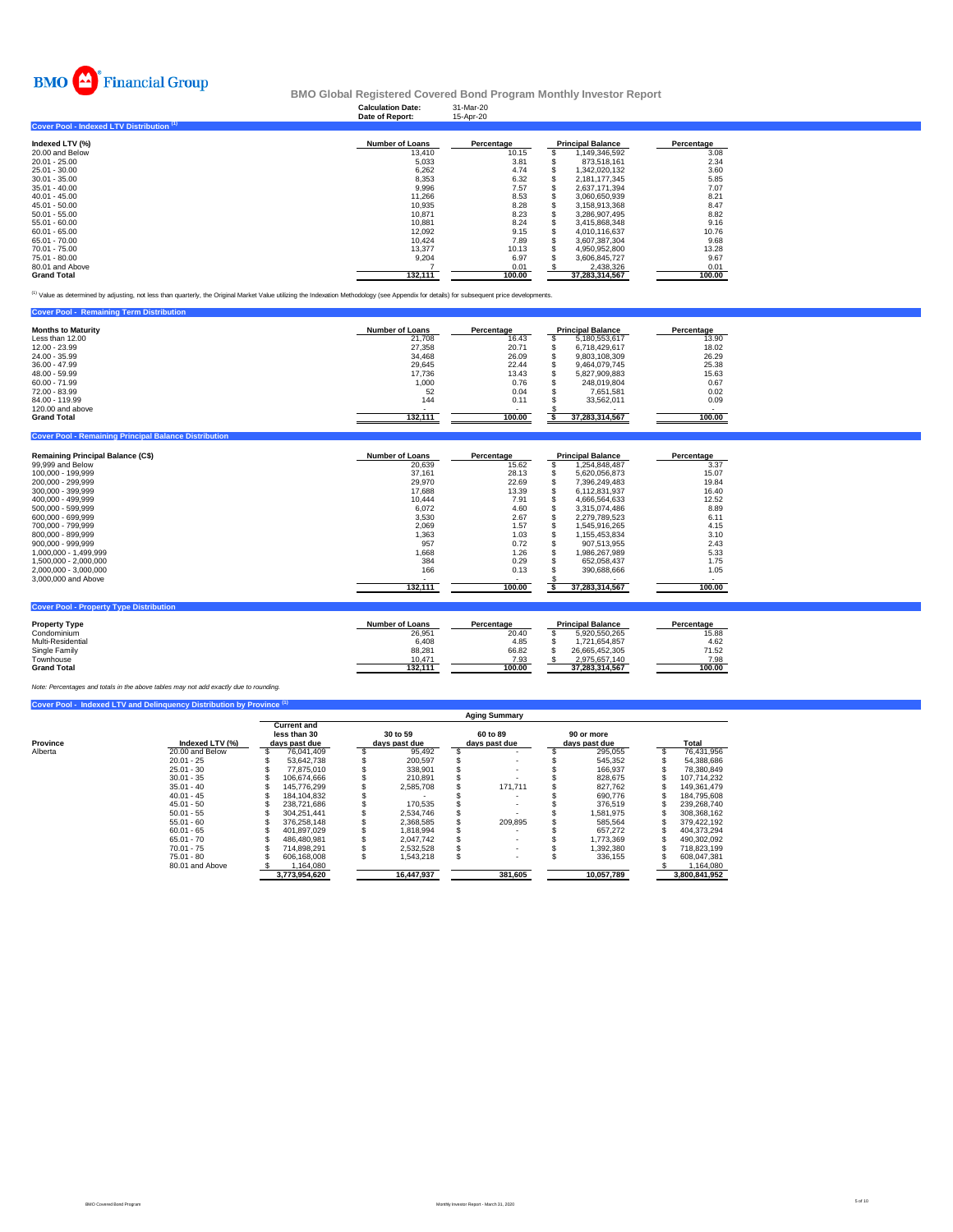

**Calculation Date:** 31-Mar-20 **Date of Report:** 15-Apr-20

|                         |                                 |                                      |                                    | <b>Aging Summary</b> |                               |                                        |
|-------------------------|---------------------------------|--------------------------------------|------------------------------------|----------------------|-------------------------------|----------------------------------------|
|                         |                                 | <b>Current and</b>                   |                                    | 60 to 89             | 90 or more                    |                                        |
| Province                | Indexed LTV (%)                 | less than 30<br>days past due        | 30 to 59<br>days past due          | days past due        | days past due                 | Total                                  |
| <b>British Columbia</b> | 20.00 and Below                 | \$<br>347,136,621                    | \$<br>883,450                      | \$                   | 50,405<br>S                   | 348,070,476<br>\$                      |
|                         | $20.01 - 25$                    | 267,265,495<br>S                     | \$<br>482,802                      | \$<br>141,956        | \$<br>1,652,737               | \$<br>269,542,990                      |
|                         | $25.01 - 30$                    | 441.491.449<br>Ś                     | \$<br>1,833,257                    | \$                   | S<br>445.173                  | \$<br>443,769,880                      |
|                         | $30.01 - 35$                    | \$<br>725,906,061                    | 5,879,718                          | \$                   | S<br>1,573,445                | 733,359,224                            |
|                         | $35.01 - 40$                    | \$<br>700,489,959                    | \$<br>4,221,430                    | \$                   | \$<br>2,376,895               | \$<br>707,088,283                      |
|                         | $40.01 - 45$<br>$45.01 - 50$    | \$<br>625,890,615<br>\$              | \$<br>1,355,857<br>\$<br>2,398,344 | \$<br>\$             | S<br>609,626<br>\$<br>772,233 | \$<br>627,856,097<br>\$<br>580,328,221 |
|                         | $50.01 - 55$                    | 577, 157, 644<br>\$<br>585,723,250   | \$<br>192,936                      | \$                   | 852,496<br>\$                 | Š.<br>586,768,681                      |
|                         | $55.01 - 60$                    | \$<br>545,154,631                    | \$<br>371,569                      | \$                   | \$<br>995,482                 | \$<br>546,521,682                      |
|                         | $60.01 - 65$                    | \$<br>635,912,604                    | 456,538                            | \$                   | S                             | \$<br>636,369,143                      |
|                         | $65.01 - 70$                    | \$<br>575,002,818                    | \$<br>2,194,657                    | \$                   | S                             | \$<br>577,197,475                      |
|                         | $70.01 - 75$                    | \$<br>589,977,513                    | Š.<br>1,039,470                    | \$                   | \$<br>1,136,273               | \$<br>592,153,256                      |
|                         | $75.01 - 80$                    | 806,487,573<br>\$                    | \$<br>829,316                      | \$                   | \$<br>1,011,949               | \$<br>808,328,838                      |
|                         | 80.01 and Above                 | s<br>7,423,596,234                   | \$<br>22,139,342                   | \$<br>141,956        | \$<br>11,476,714              | \$<br>7,457,354,246                    |
|                         |                                 |                                      |                                    |                      |                               |                                        |
|                         |                                 |                                      |                                    | <b>Aging Summary</b> |                               |                                        |
|                         |                                 | <b>Current and</b><br>less than 30   | 30 to 59                           | 60 to 89             | 90 or more                    |                                        |
| Province                | Indexed LTV (%)                 | days past due                        | days past due                      | days past due        | days past due                 | Total                                  |
| Manitoba                | 20.00 and Below                 | 6,487,166<br>S                       | \$                                 | \$                   | S                             | 6,487,166<br>S                         |
|                         | $20.01 - 25$                    | 4,827,822<br>\$.                     |                                    | \$                   | \$                            | \$<br>4,827,822                        |
|                         | $25.01 - 30$                    | 6,259,108<br>\$                      | \$\$                               | \$                   | S                             | \$<br>6,259,108                        |
|                         | $30.01 - 35$                    | 7,893,498<br>\$                      |                                    | \$                   | \$                            | \$<br>7,893,498                        |
|                         | $35.01 - 40$                    | 10,626,429<br>\$                     | \$<br>66,925                       | \$                   | \$                            | \$<br>10,693,355                       |
|                         | $40.01 - 45$<br>$45.01 - 50$    | \$<br>15.417.651<br>\$<br>21,486,859 | \$<br>111,405                      | \$<br>\$<br>296,381  | S<br>S                        | \$<br>15,529,056<br>\$<br>21,783,240   |
|                         | $50.01 - 55$                    | \$<br>27,073,228                     | Š.                                 | \$                   | \$<br>217,602                 | \$<br>27,290,829                       |
|                         | $55.01 - 60$                    | \$<br>25,524,956                     | \$                                 | \$                   | \$                            | \$<br>25,524,956                       |
|                         | $60.01 - 65$                    | S<br>41,096,598                      | \$<br>53,396                       | \$                   | \$<br>135,017                 | \$<br>41,285,011                       |
|                         | $65.01 - 70$                    | \$<br>49,622,147                     | \$                                 | \$                   | \$<br>327,288                 | 49,949,435<br>\$                       |
|                         | $70.01 - 75$                    | 59,126,819<br>s                      | \$                                 | \$                   | \$<br>95,870                  | \$<br>59,222,689                       |
|                         | $75.01 - 80$                    | 59,427,105<br>S                      | \$<br>230,264                      | \$                   | s                             | S<br>59,657,369                        |
|                         | 80.01 and Above                 |                                      |                                    |                      |                               | \$                                     |
|                         |                                 | 334,869,387                          | 461,990                            | 296,381              | 775,777                       | 336,403,535                            |
|                         |                                 |                                      |                                    |                      |                               |                                        |
|                         |                                 |                                      |                                    | <b>Aging Summary</b> |                               |                                        |
|                         |                                 | <b>Current and</b>                   |                                    |                      |                               |                                        |
|                         |                                 | less than 30                         | 30 to 59                           | 60 to 89             | 90 or more                    |                                        |
| Province                | Indexed LTV (%)                 | days past due<br>\$.                 | days past due                      | days past due        | days past due                 | <b>Total</b><br>\$                     |
| New Brunswick           | 20.00 and Below<br>$20.01 - 25$ | 7,314,113<br>4.273.538<br>\$         | 18,137<br>\$                       | \$<br>\$             | \$<br>1,179<br>43.922         | 7,333,429<br>4,317,461                 |
|                         | $25.01 - 30$                    | \$<br>5,312,915                      |                                    | \$                   | \$<br>S<br>50,197             | \$<br>\$<br>5,363,112                  |
|                         | $30.01 - 35$                    | \$<br>9,834,786                      |                                    | \$                   | \$                            | 9,834,786<br>\$                        |
|                         | $35.01 - 40$                    | \$<br>18,471,854                     | \$\$\$\$<br>48,270                 | \$                   | S<br>38,628                   | \$<br>18,558,752                       |
|                         | $40.01 - 45$                    | S<br>21,956,646                      | 767,331                            | \$                   | \$<br>382,351                 | \$<br>23,106,328                       |
|                         | $45.01 - 50$                    | 22,654,919<br>\$                     | \$<br>34,806                       | \$                   | \$<br>58,780                  | \$<br>22,748,505                       |
|                         | $50.01 - 55$                    | 22,239,619<br>\$                     | \$<br>115,051                      | \$                   | \$                            | \$<br>22,354,670                       |
|                         | $55.01 - 60$                    | S<br>18,614,669                      | 141,871                            | \$                   | 84.245<br>\$                  | \$<br>18,840,785                       |
|                         | $60.01 - 65$                    | S<br>32,443,604<br>S                 | \$                                 | \$                   | \$<br>112,026                 | Ŝ<br>32,555,630                        |
|                         | $65.01 - 70$                    | 25,048,022<br>S                      | \$<br>73,487                       | \$                   | \$                            | \$<br>25,121,509                       |
|                         | $70.01 - 75$<br>$75.01 - 80$    | 35,238,986<br>32,005,949             | Ś.<br>257,731<br>\$<br>178,812     | \$<br>\$             | S<br>70,683<br>\$<br>138,116  | \$<br>35,567,400<br>\$<br>32,322,878   |
|                         | 80.01 and Above                 | 113,621                              | S                                  | S                    | s                             | 113,621                                |
|                         |                                 | 255,523,243                          | 1,635,497                          |                      | 980,127                       | 258,138,867                            |
|                         |                                 |                                      |                                    | <b>Aging Summary</b> |                               |                                        |
|                         |                                 | <b>Current and</b>                   |                                    |                      |                               |                                        |
|                         |                                 | less than 30                         | 30 to 59                           | 60 to 89             | 90 or more                    |                                        |
| Province                | Indexed LTV (%)                 | days past due                        | days past due                      | days past due        | days past due                 | <b>Total</b>                           |
| Newfoundland            | 20.00 and Below                 | 9,424,134<br>S<br>S                  | \$<br>20,999                       | \$                   | \$<br>354,502                 | \$<br>9,799,635                        |
|                         | $20.01 - 25$<br>$25.01 - 30$    | 7,901,767<br>12,361,408<br>s         | 101,149                            | \$                   | \$<br>89,710<br>\$            | 7,991,477<br>\$<br>\$<br>12,462,558    |
|                         | $30.01 - 35$                    | 16,789,869<br>s                      | \$<br>\$<br>428,675                | Š.<br>\$             | \$<br>586,536                 | \$<br>17,805,080                       |
|                         | $35.01 - 40$                    | S<br>36,107,097                      | \$<br>217,595                      | \$                   | 109.794<br>\$                 | \$<br>36,434,486                       |
|                         | $40.01 - 45$                    | S<br>61,423,917                      | \$<br>1,833,193                    | \$                   | \$<br>579,459                 | \$<br>63,836,569                       |
|                         | $45.01 - 50$                    | S<br>67,613,268                      | \$<br>1,112,932                    | \$                   | \$<br>1,934,364               | \$<br>70,660,565                       |
|                         | $50.01 - 55$                    | \$<br>54,525,237                     | \$<br>385,844                      | \$<br>116,186        | \$<br>224,094                 | \$<br>55,251,360                       |
|                         | $55.01 - 60$                    | 47,333,176<br>s                      | \$<br>182,637                      | \$                   | \$<br>131,584                 | \$<br>47,647,397                       |
|                         | $60.01 - 65$                    | s<br>57, 183, 154                    | \$<br>364,239                      | \$                   | \$<br>202,846                 | \$<br>57,750,238                       |
|                         | $65.01 - 70$                    | s<br>41,812,506                      | \$                                 | \$                   | \$<br>109,565                 | \$<br>41,922,072                       |
|                         | $70.01 - 75$<br>$75.01 - 80$    | 62,654,707<br>S<br>61,219,421<br>S   | \$<br>139,333<br>\$                | \$<br>\$             | \$<br>1,078,523<br>\$         | \$<br>63,872,563<br>S                  |
|                         | 80.01 and Above                 | 536,349,663                          | 231,709<br>5,018,305               | 116,186              | 5,400,977                     | 61,451,130<br>\$<br>546,885,130        |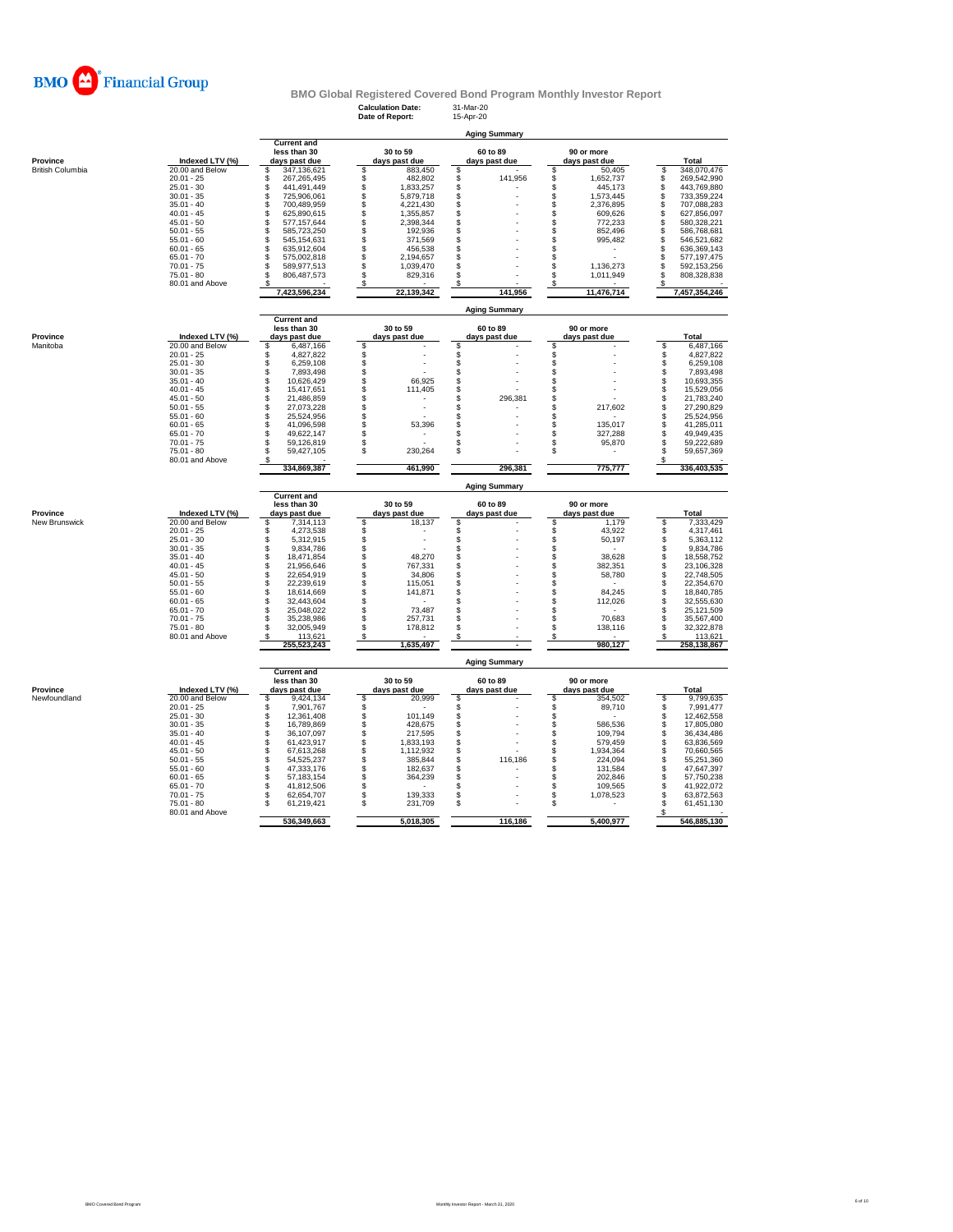

|                       |                              |                                                     | <b>Calculation Date:</b><br>Date of Report: | 31-Mar-20<br>15-Apr-20<br><b>Aging Summary</b> |                                |                                |
|-----------------------|------------------------------|-----------------------------------------------------|---------------------------------------------|------------------------------------------------|--------------------------------|--------------------------------|
| Province              | Indexed LTV (%)              | <b>Current and</b><br>less than 30<br>days past due | 30 to 59<br>days past due                   | 60 to 89<br>days past due                      | 90 or more<br>days past due    | Total                          |
| Northwest Territories | 20.00 and Below              | 1,100,938<br>\$                                     | \$                                          | S                                              | \$                             | 1,100,938<br>\$                |
|                       | $20.01 - 25$                 | \$<br>512.490                                       | \$<br>92.799                                | \$                                             | \$                             | \$<br>605,288                  |
|                       | $25.01 - 30$                 | \$<br>876,536                                       | \$                                          | \$                                             | \$                             | \$<br>876,536                  |
|                       | $30.01 - 35$                 | \$<br>1,541,767                                     | \$                                          | \$                                             | š.                             | 1,541,767                      |
|                       | $35.01 - 40$                 | \$<br>3,352,612                                     | \$                                          | \$                                             | \$                             | \$<br>3,352,612                |
|                       | $40.01 - 45$                 | \$<br>2,336,586                                     | \$                                          | \$                                             | S                              | \$<br>2,336,586                |
|                       | $45.01 - 50$                 | \$<br>1,664,627                                     | \$<br>211,957                               | \$                                             | \$                             | $\dot{\$}$<br>1,876,583        |
|                       | $50.01 - 55$                 | \$<br>2,340,274                                     | \$                                          | \$                                             | \$                             | \$<br>2,340,274                |
|                       | $55.01 - 60$                 | \$<br>1,127,926<br>\$                               | \$<br>\$                                    | \$<br>\$                                       | S                              | \$<br>1,127,926                |
|                       | $60.01 - 65$<br>$65.01 - 70$ | 861,870<br>990,672                                  | \$                                          | \$.                                            | \$<br>\$                       | 861,870<br>\$<br>990,672       |
|                       | $70.01 - 75$                 | \$<br>\$<br>4,556,727                               | \$                                          | \$                                             | S                              | \$<br>4,556,727                |
|                       | 75.01 - 80                   | \$<br>1,228,307                                     | \$                                          | \$                                             | \$                             | \$<br>1,228,307                |
|                       | 80.01 and Above              |                                                     |                                             |                                                |                                | S                              |
|                       |                              | s<br>22,491,332                                     | ऽ<br>304,755                                | s<br>$\blacksquare$                            | s<br>$\sim$                    | 22,796,087                     |
|                       |                              | <b>Current and</b>                                  |                                             | <b>Aging Summary</b>                           |                                |                                |
|                       |                              | less than 30                                        | 30 to 59                                    | 60 to 89                                       | 90 or more                     |                                |
| Province              | Indexed LTV (%)              | days past due                                       | days past due                               | days past due                                  | days past due                  | Total                          |
| Nova Scotia           | 20.00 and Below              | 13,260,072<br>s                                     | \$                                          | S.                                             | Ŝ                              | 13,260,072<br>s                |
|                       | $20.01 - 25$                 | \$<br>9,311,953                                     | 105,280<br>\$                               | \$                                             | \$                             | \$<br>9,417,233                |
|                       | $25.01 - 30$                 | \$<br>12,719,633                                    | \$                                          | \$                                             | š.<br>105,313                  | \$<br>12,824,947               |
|                       | $30.01 - 35$                 | \$<br>15,681,692                                    | \$                                          | \$                                             | \$<br>132,626                  | \$<br>15,814,318               |
|                       | $35.01 - 40$<br>$40.01 - 45$ | \$<br>30,295,798<br>\$                              | \$<br>35,139                                | \$                                             | \$                             | s<br>30,330,936                |
|                       | $45.01 - 50$                 | 39,986,304<br>\$<br>52,068,753                      | \$<br>131,748<br>\$<br>1,737,944            | \$<br>\$                                       | \$<br>162,402<br>\$<br>267,513 | \$<br>40,280,454<br>54,074,209 |
|                       | $50.01 - 55$                 | \$<br>74,417,486                                    | \$<br>444,389                               | \$                                             | S<br>142,210                   | \$<br>\$<br>75,004,084         |
|                       | $55.01 - 60$                 | \$<br>80,917,086                                    | \$<br>148,257                               | \$                                             | \$<br>203,837                  | š.<br>81,269,181               |
|                       | $60.01 - 65$                 | \$<br>99,573,116                                    | \$<br>186,335                               | \$                                             | \$                             | \$<br>99,759,451               |
|                       | $65.01 - 70$                 | \$<br>74,821,120                                    | \$.<br>355,778                              | \$                                             | \$                             | S<br>75,176,898                |
|                       | $70.01 - 75$                 | \$<br>89,668,814                                    | 134,168<br>S                                | S                                              | \$                             | S<br>89,802,982                |
|                       | $75.01 - 80$                 | S<br>54,913,827                                     | \$                                          | я                                              | \$                             | S<br>54,913,827                |
|                       | 80.01 and Above              |                                                     |                                             |                                                |                                |                                |
|                       |                              | 647,635,655                                         | 3,279,037                                   |                                                | 1,013,901                      | 651,928,593                    |
|                       |                              | <b>Current and</b>                                  |                                             | <b>Aging Summary</b>                           |                                |                                |
| Province              | Indexed LTV (%)              | less than 30<br>days past due                       | 30 to 59<br>days past due                   | 60 to 89<br>days past due                      | 90 or more<br>days past due    | Total                          |
| Nunavut               | 20.00 and Below              | \$                                                  | \$                                          | \$.                                            | \$                             | S                              |
|                       | $20.01 - 25$                 | \$                                                  | \$                                          | \$                                             | \$                             | \$                             |
|                       | $25.01 - 30$                 | \$                                                  | \$                                          | \$                                             | \$                             | \$                             |
|                       | $30.01 - 35$                 | \$                                                  | \$                                          | \$                                             | \$                             | \$                             |
|                       | $35.01 - 40$                 | \$                                                  | S                                           | \$                                             | \$                             | \$                             |
|                       | $40.01 - 45$                 | \$                                                  | \$                                          | \$                                             | \$                             | \$                             |
|                       | $45.01 - 50$                 | \$                                                  | \$                                          | \$                                             | Ŝ                              | \$                             |
|                       | $50.01 - 55$                 | \$                                                  | \$                                          | \$                                             | \$                             | \$                             |
|                       | $55.01 - 60$                 | \$                                                  | \$                                          | \$                                             | S                              | \$                             |
|                       | $60.01 - 65$                 | \$                                                  | \$                                          | \$                                             | Ŝ                              | \$                             |
|                       | $65.01 - 70$                 | \$                                                  | \$                                          | \$                                             | \$                             | \$                             |
|                       | $70.01 - 75$                 | \$                                                  | £.                                          | £.                                             | S                              | \$                             |
|                       | $75.01 - 80$                 | S                                                   | \$                                          | S                                              | s<br>s                         | S                              |
|                       | 80.01 and Above              | \$                                                  | \$                                          | \$                                             | \$                             | \$                             |
|                       |                              |                                                     |                                             | <b>Aging Summary</b>                           |                                |                                |
|                       |                              | <b>Current and</b><br>less than 30                  | 30 to 59                                    | 60 to 89                                       | 90 or more                     |                                |
| Province              | Indexed LTV (%)              | days past due                                       | days past due                               | days past due                                  | days past due                  | <b>Total</b>                   |
| Ontario               | 20.00 and Below              | 572,685,660<br>s                                    | 679,432<br>S.                               | S                                              | 1,047,985<br>\$                | 574,413,077<br>s               |
|                       | $20.01 - 25$                 | \$<br>446,956,975                                   | \$<br>1,779,961                             | \$<br>310,603                                  | \$<br>172,059                  | s<br>449,219,598               |
|                       | $25.01 - 30$                 | \$<br>679,114,301                                   | \$<br>649,688                               | \$                                             | \$<br>176,411                  | S<br>679,940,401               |
|                       | $30.01 - 35$                 | \$<br>1,134,102,658                                 | \$<br>1,762,183                             | \$<br>478,951                                  | \$<br>172,437                  | \$<br>1,136,516,229            |
|                       | $35.01 - 40$                 | \$<br>1,433,722,922                                 | \$<br>4,073,662                             | \$                                             | \$                             | \$<br>1,437,796,584            |
|                       | $40.01 - 45$                 | \$<br>1,707,083,859                                 | S<br>5,115,208                              | 307,410<br>\$                                  | \$<br>2,153,479                | 1,714,659,956<br>\$            |
|                       | $45.01 - 50$                 | \$<br>1,691,061,958                                 | \$<br>1,740,990                             | \$<br>194,733                                  | \$<br>1,947,502                | \$<br>1,694,945,183            |
|                       | $50.01 - 55$                 | \$<br>1,704,087,727                                 | \$<br>5,030,453                             | \$                                             | \$<br>623,497                  | \$<br>1,709,741,677            |
|                       | $55.01 - 60$                 | \$<br>1,747,182,700                                 | \$<br>3,556,479                             | \$                                             | S<br>733,686                   | S<br>1,751,472,866             |
|                       | $60.01 - 65$                 | \$<br>2,067,067,510                                 | S<br>6,348,664                              | \$                                             | \$<br>1,222,176                | \$<br>2,074,638,350            |
|                       | $65.01 - 70$                 | 1,737,140,862<br>\$                                 | 4,910,122<br>S                              | \$                                             | \$<br>2,386,670                | 1,744,437,654<br>\$            |
|                       | $70.01 - 75$                 | 2,811,758,581<br>\$                                 | 8,514,399<br>\$                             | \$                                             | \$<br>2,703,835                | 2,822,976,816<br>\$            |
|                       | $75.01 - 80$                 | 1,738,280,438<br>\$                                 | \$<br>4,889,801                             | \$<br>265,647                                  | \$                             | 1,743,435,886<br>\$.           |
|                       | 80.01 and Above              | 992,596<br>- \$                                     |                                             |                                                |                                | 992,596<br>S.                  |
|                       |                              | 19,471,238,746                                      | 49,051,043                                  | 1,557,344                                      | 13,339,739                     | 19,535,186,871                 |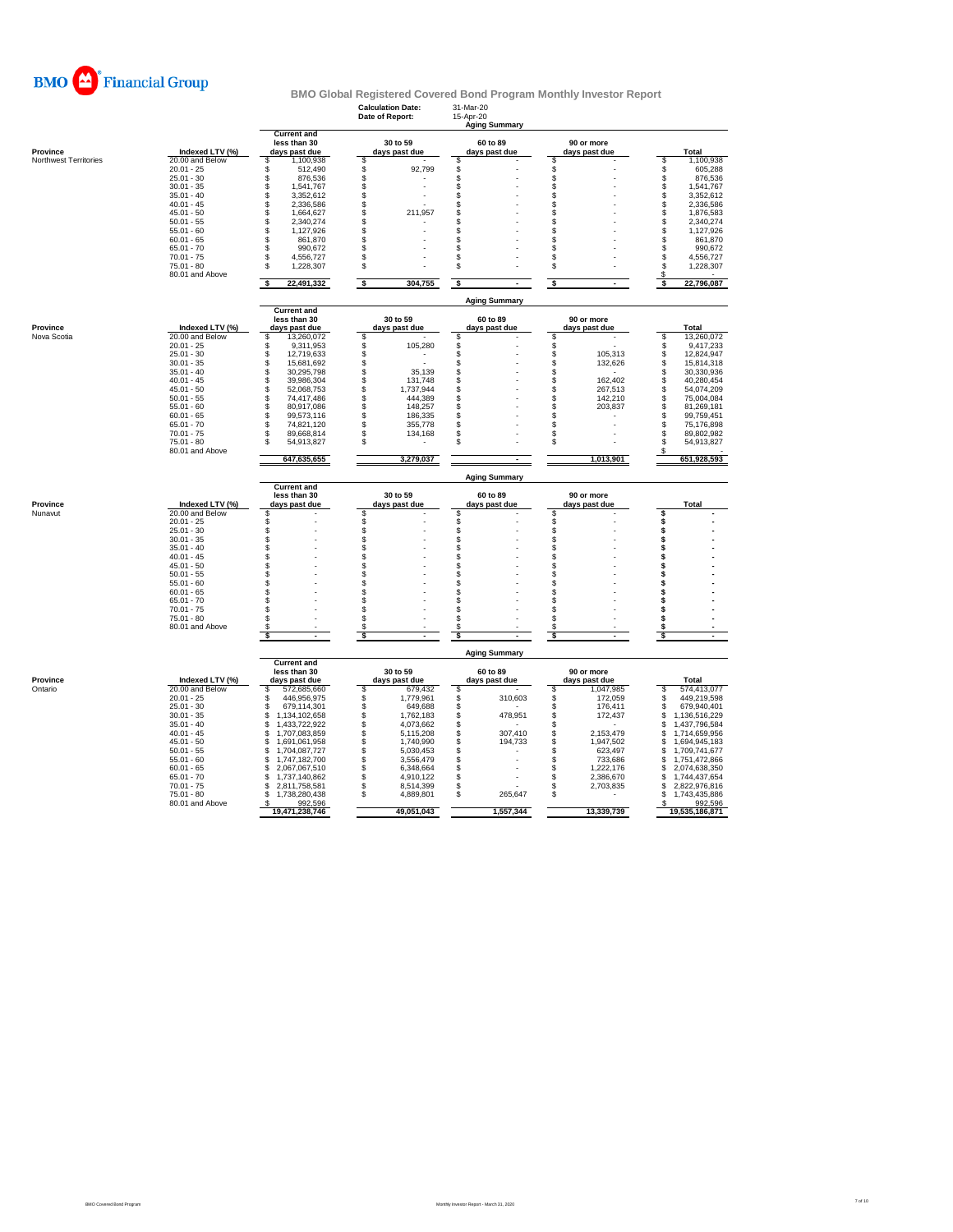

|                      |                              |                                                     | <b>Calculation Date:</b><br>Date of Report: | 31-Mar-20<br>15-Apr-20<br><b>Aging Summary</b> |                                    |                                        |
|----------------------|------------------------------|-----------------------------------------------------|---------------------------------------------|------------------------------------------------|------------------------------------|----------------------------------------|
| Province             | Indexed LTV (%)              | <b>Current and</b><br>less than 30<br>days past due | 30 to 59<br>days past due                   | 60 to 89<br>days past due                      | 90 or more<br>days past due        | Total                                  |
| Prince Edward Island | 20.00 and Below              | 2,526,105<br>\$                                     | \$                                          | \$                                             | \$                                 | \$<br>2,526,105                        |
|                      | $20.01 - 25$<br>$25.01 - 30$ | \$<br>1,018,208<br>\$<br>2,519,722                  | \$                                          | \$<br>\$                                       | \$<br>\$                           | \$<br>1,018,208<br>2,519,722           |
|                      | $30.01 - 35$                 | \$<br>3,945,299                                     | \$<br>\$                                    | \$                                             | \$                                 | \$<br>3,945,299                        |
|                      | $35.01 - 40$                 | Ś.<br>7,899,206                                     | \$                                          | \$                                             | \$                                 | \$<br>7,899,206                        |
|                      | $40.01 - 45$                 | \$<br>5,971,667                                     | \$<br>171,575                               | \$                                             | \$                                 | \$<br>6,143,242                        |
|                      | $45.01 - 50$                 | \$<br>7,078,021                                     | \$                                          | \$                                             | \$                                 | \$<br>7,078,021                        |
|                      | $50.01 - 55$                 | Ś.<br>5,954,213                                     | \$                                          | \$                                             | \$                                 | \$<br>5,954,213                        |
|                      | $55.01 - 60$                 | \$<br>8,999,556                                     | \$                                          | \$                                             | \$                                 | \$<br>8,999,556                        |
|                      | $60.01 - 65$                 | S<br>10,783,999                                     | \$<br>218,068                               | \$                                             | S                                  | 11,002,066                             |
|                      | $65.01 - 70$                 | Ś<br>9,748,042                                      | \$<br>63,594                                | \$                                             | \$                                 | \$<br>9,811,636                        |
|                      | $70.01 - 75$                 | \$<br>18,178,078                                    | \$                                          | \$                                             | \$                                 | \$<br>18,178,078                       |
|                      | $75.01 - 80$                 | \$.<br>16,033,339                                   | \$                                          | \$                                             | \$                                 | S<br>16,033,339                        |
|                      | 80.01 and Above              | 100,655,453                                         | 453,237                                     |                                                | $\overline{a}$                     | \$<br>101,108,691                      |
|                      |                              |                                                     |                                             | <b>Aging Summary</b>                           |                                    |                                        |
|                      |                              | <b>Current and</b><br>less than 30                  | 30 to 59                                    | 60 to 89                                       | 90 or more                         |                                        |
| Province             | Indexed LTV (%)              | days past due                                       | days past due                               | days past due                                  | days past due                      | Total                                  |
| Quebec               | 20.00 and Below              | 94,350,748<br>s                                     | \$<br>516,106                               | \$<br>26,451                                   | \$<br>139,546                      | \$<br>95,032,851                       |
|                      | $20.01 - 25$                 | Ś<br>61,887,744                                     | \$<br>141,355                               | \$                                             | \$<br>126,737                      | \$<br>62,155,836                       |
|                      | $25.01 - 30$                 | S<br>84,903,452                                     | \$<br>403,265                               | \$                                             | \$<br>235,787                      | \$<br>85,542,505                       |
|                      | $30.01 - 35$                 | S<br>122,735,146                                    | \$<br>1,907,989                             | \$                                             | S<br>292,136                       | \$<br>124,935,271                      |
|                      | $35.01 - 40$                 | Ś<br>187,530,138                                    | \$<br>556,553                               | \$                                             | \$<br>700,083                      | <b>\$</b><br>188,786,774               |
|                      | $40.01 - 45$                 | \$<br>318,949,814                                   | \$<br>2,568,883                             | \$<br>91,642                                   | \$<br>568,790                      | 322,179,128                            |
|                      | $45.01 - 50$                 | S<br>413,000,902                                    | \$<br>2,626,194                             | \$<br>357,326                                  | \$<br>1,284,951                    | S<br>417,269,373                       |
|                      | $50.01 - 55$<br>$55.01 - 60$ | \$<br>439,044,535<br>\$                             | \$<br>4,567,023<br>\$                       | \$                                             | \$<br>1,482,172                    | \$<br>445,093,729                      |
|                      | $60.01 - 65$                 | 510,223,792<br>S<br>602,819,399                     | 4,317,713<br>\$<br>3,031,896                | \$<br>\$                                       | \$<br>2,771,083<br>\$<br>868,392   | \$<br>517,312,588<br>\$<br>606,719,687 |
|                      | $65.01 - 70$                 | S<br>553,802,014                                    | \$<br>2,673,954                             | \$<br>423,585                                  | \$<br>677,212                      | S<br>557,576,765                       |
|                      | $70.01 - 75$                 | \$<br>492,894,690                                   | S<br>268,104                                | S                                              | \$<br>1,252,093                    | S<br>494,414,887                       |
|                      | $75.01 - 80$                 | \$.<br>180,991,327                                  | \$<br>533,064                               | \$                                             | \$<br>698,206                      | S<br>182,222,597                       |
|                      | 80.01 and Above              | 4,063,133,701                                       | 24,112,099                                  | 899,004                                        | 11,097,186                         | S<br>4,099,241,991                     |
|                      |                              |                                                     |                                             | <b>Aging Summary</b>                           |                                    |                                        |
|                      |                              | <b>Current and</b>                                  |                                             | 60 to 89                                       |                                    |                                        |
| Province             | Indexed LTV (%)              | less than 30<br>days past due                       | 30 to 59<br>days past due                   | days past due                                  | 90 or more<br><u>days past due</u> | Total                                  |
| Saskatchewan         | 20.00 and Below              | 13,669,168<br>\$                                    | \$                                          | \$                                             | \$                                 | \$<br>13,669,168                       |
|                      | $20.01 - 25$                 | Š<br>8,973,344                                      | \$                                          | \$                                             | \$                                 | $\mathbb{S}$<br>8,973,344              |
|                      | $25.01 - 30$                 | \$<br>12,592,531                                    | \$                                          | \$                                             | \$                                 | \$<br>12,592,531                       |
|                      | $30.01 - 35$                 | 20,539,519                                          | \$<br>359,811                               | \$                                             | \$                                 | \$<br>20,899,330                       |
|                      | $35.01 - 40$                 | ś<br>44,470,251                                     | \$                                          | \$                                             | \$<br>126,843                      | š.<br>44,597,094                       |
|                      | $40.01 - 45$                 | \$<br>57,371,108                                    | \$<br>160,264                               | \$                                             | \$<br>97,061                       | \$<br>57,628,433                       |
|                      | $45.01 - 50$                 | S<br>46,588,059                                     | \$<br>473.025                               | \$                                             | \$<br>276.575                      | \$<br>47,337,659                       |
|                      | $50.01 - 55$                 | s<br>46,503,360                                     | \$<br>72,729                                | \$                                             | \$<br>103,933                      | s<br>46,680,022                        |
|                      | $55.01 - 60$                 | \$<br>36,203,533                                    | \$                                          | S                                              | \$                                 | S<br>36,203,533                        |
|                      | $60.01 - 65$<br>$65.01 - 70$ | S<br>42,406,874<br>S<br>33,436,582                  | \$<br>1,150,234<br>\$                       | \$<br>\$                                       | \$<br>394,227<br>\$<br>134,840     | \$<br>43,951,335<br>s<br>33,571,422    |
|                      | $70.01 - 75$                 | \$<br>48,230,858                                    | \$                                          | \$                                             | \$                                 | \$<br>48,230,858                       |
|                      | $75.01 - 80$                 | \$<br>35,960,949                                    | \$                                          | \$                                             | \$                                 | S<br>35,960,949                        |
|                      | 80.01 and Above              | 168,029<br>£.<br>447,114,165                        | 2,216,063                                   |                                                | 1,133,479                          | 168,029<br>\$<br>450,463,707           |
|                      |                              |                                                     |                                             | <b>Aging Summary</b>                           |                                    |                                        |
|                      |                              | <b>Current and</b><br>less than 30                  | 30 to 59                                    | 60 to 89                                       | 90 or more                         |                                        |
| Province             | Indexed LTV (%)              | days past due                                       | days past due                               | days past due                                  | days past due                      | Total                                  |
| Yukon Territories    | 20.00 and Below              | 1,221,719<br>S                                      | \$                                          | \$                                             | S                                  | \$<br>1,221,719                        |
|                      | $20.01 - 25$                 | \$<br>1,060,218                                     | \$                                          | \$                                             | \$                                 | \$<br>1,060,218                        |
|                      | $25.01 - 30$                 | \$<br>1,487,984                                     | \$                                          | \$                                             | \$                                 | \$<br>1,487,984                        |
|                      | $30.01 - 35$                 | \$<br>918,310                                       | \$                                          | \$                                             | \$                                 | \$<br>918,310                          |
|                      | $35.01 - 40$                 | \$<br>2,271,834                                     | \$                                          | \$                                             | \$                                 | \$<br>2,271,834                        |
|                      | $40.01 - 45$                 | \$<br>2,299,481                                     | \$                                          | \$                                             | \$                                 | $\mathbb S$<br>2,299,481               |
|                      | $45.01 - 50$                 | \$<br>1,543,069                                     | \$                                          | \$                                             | \$                                 | \$<br>1,543,069                        |
|                      | $50.01 - 55$                 | \$<br>2,059,792                                     | \$                                          | \$                                             | \$                                 | \$<br>2,059,792                        |
|                      | $55.01 - 60$                 | \$<br>1,525,687                                     | \$                                          | \$                                             | \$                                 | \$<br>1,525,687                        |
|                      | $60.01 - 65$                 | \$<br>850,560                                       | \$                                          | \$                                             | \$                                 | \$<br>850,560                          |
|                      | $65.01 - 70$                 | \$<br>1,329,674                                     | \$                                          | \$                                             | S                                  | \$<br>1,329,674                        |
|                      | $70.01 - 75$<br>$75.01 - 80$ | \$<br>3,153,346<br>\$<br>3,243,225                  | \$<br>\$                                    | \$<br>\$                                       | \$<br>\$                           | \$<br>3,153,346<br>\$                  |
|                      | 80.01 and Above              |                                                     |                                             |                                                |                                    | 3,243,225                              |
|                      |                              | s<br>22,964,899                                     | s                                           | s                                              | $\overline{\mathbf{s}}$            | 22,964,899<br>s                        |

<sup>(1)</sup> Value as determined by adjusting, not less than quarterly, the Original Market Value utilizing the Indexation Methodology (see Appendix for details) for subsequent price developments.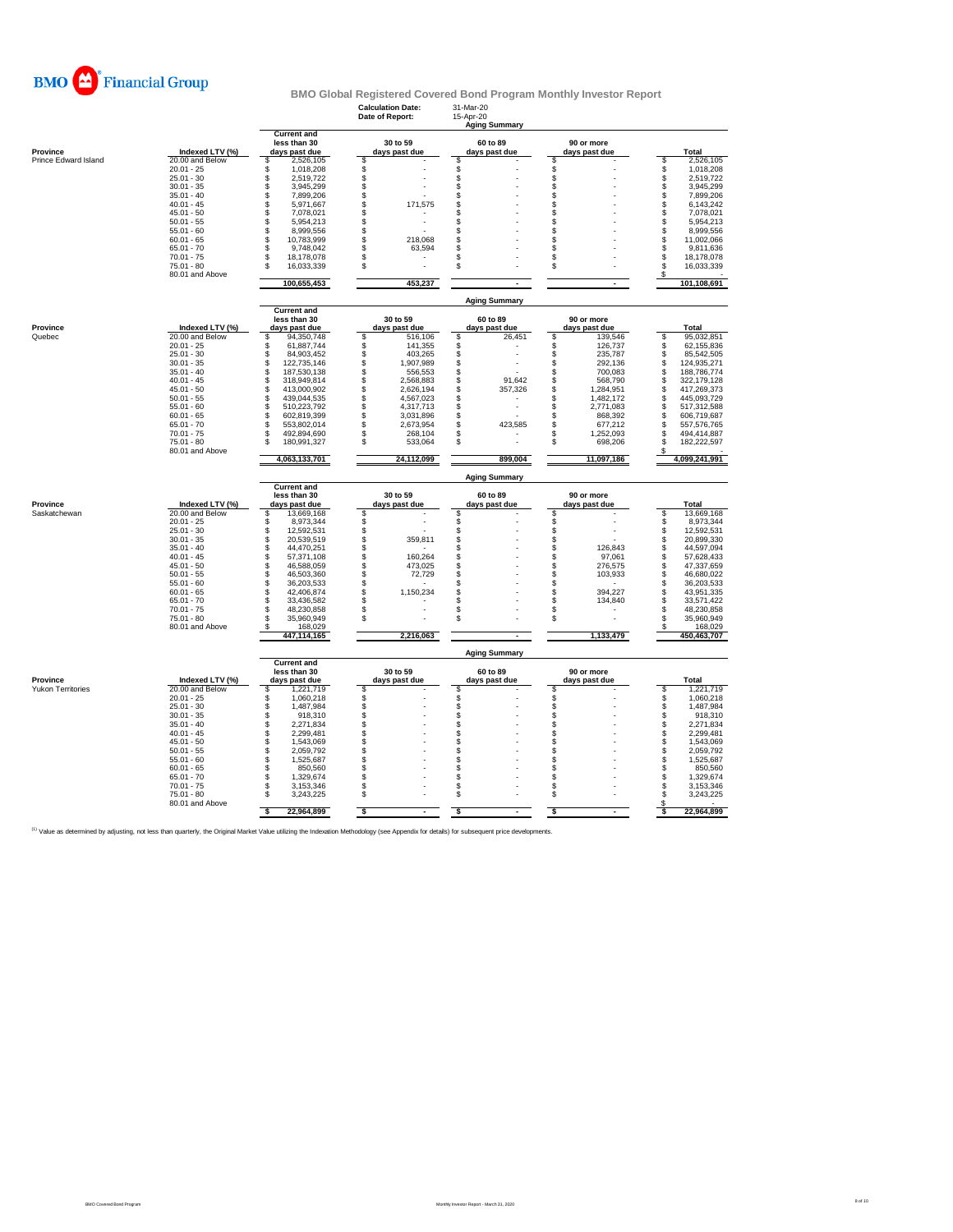

**Calculation Date:** 31-Mar-20 **Date of Report:** 15-Apr-20

| Cover Pool - Current LTV Distribution by Credit Score <sup>(1)</sup> |  |
|----------------------------------------------------------------------|--|

|                 |                          |             |             |               | <b>Credit Scores</b> |               |               |                |                |
|-----------------|--------------------------|-------------|-------------|---------------|----------------------|---------------|---------------|----------------|----------------|
| Indexed LTV (%) | <b>Score Unavailable</b> | <600        | $600 - 650$ | 651 - 700     |                      | 701 - 750     | 751 - 800     | >800           | Total          |
| 20.00 and Below | 16.294.391               | 7.778.663   | 17.536.898  | 43.742.326    |                      | 108.744.189   | 159.955.248   | 795.294.877    | 1.149.346.592  |
| $20.01 - 25$    | 9.158.044                | 7.972.822   | 15.436.968  | 40.422.426    |                      | 88.560.589    | 136.408.197   | 575.559.115    | 873.518.161    |
| $25.01 - 30$    | 10.287.987               | 11.999.386  | 22.561.584  | 78.636.773    |                      | 164.792.182   | 223.627.034   | 830.115.186    | 1.342.020.132  |
| $30.01 - 35$    | 11.131.418               | 24.816.243  | 58.540.754  | 126.890.626   |                      | 279.226.552   | 379.665.383   | 1.300.906.370  | 2.181.177.345  |
| $35.01 - 40$    | 6.286.395                | 39.428.283  | 68.910.495  | 176,528,338   |                      | 310.886.668   | 463.364.458   | 1.571.766.757  | 2.637.171.394  |
| $40.01 - 45$    | 11.520.092               | 40.551.291  | 92.605.345  | 215.032.408   |                      | 408.199.316   | 584.667.261   | 1.708.075.226  | 3.060.650.939  |
| $45.01 - 50$    | 16.104.925               | 43.434.607  | 94.788.609  | 221.770.047   |                      | 389.911.965   | 589.939.339   | 1.802.963.876  | 3.158.913.368  |
| $50.01 - 55$    | 17.875.692               | 50.529.037  | 89.861.764  | 259.610.985   |                      | 449.941.716   | 622.082.762   | 1.797.005.538  | 3.286.907.495  |
| $55.01 - 60$    | 27,338,909               | 49.738.427  | 100.610.487 | 291.403.891   |                      | 464.689.458   | 676.849.969   | 1.805.237.207  | 3.415.868.348  |
| $60.01 - 65$    | 43.532.052               | 55.828.914  | 108.488.312 | 333.094.460   |                      | 550.854.365   | 798.553.732   | 2.119.764.803  | 4.010.116.637  |
| $65.01 - 70$    | 25.078.524               | 47.092.425  | 98.354.124  | 325.286.223   |                      | 500.236.891   | 697.963.538   | 1.913.375.581  | 3.607.387.304  |
| $70.01 - 75$    | 10.327.135               | 55.756.281  | 138.255.326 | 451.751.090   |                      | 757.972.792   | 989.132.626   | 2.547.757.550  | 4.950.952.800  |
| 75.01 - 80      | 1.103.563                | 21.435.012  | 46.501.236  | 380.299.461   |                      | 605.201.898   | 813.866.921   | 1.738.437.636  | 3.606.845.727  |
| 80.01 and Above |                          |             |             | 416,310       |                      | 373,300       | 992.596       | 656.119        | 2.438.326      |
|                 | 206.039.127              | 456.361.391 | 952.451.900 | 2.944.885.364 |                      | 5.079.591.882 | 7.137.069.062 | 20.506.915.841 | 37.283.314.567 |

(1) Value as determined by adjusting, not less than quarterly, the Original Market Value utilizing the Indexation Methodology (see Appendix for details) for subsequent price developments.